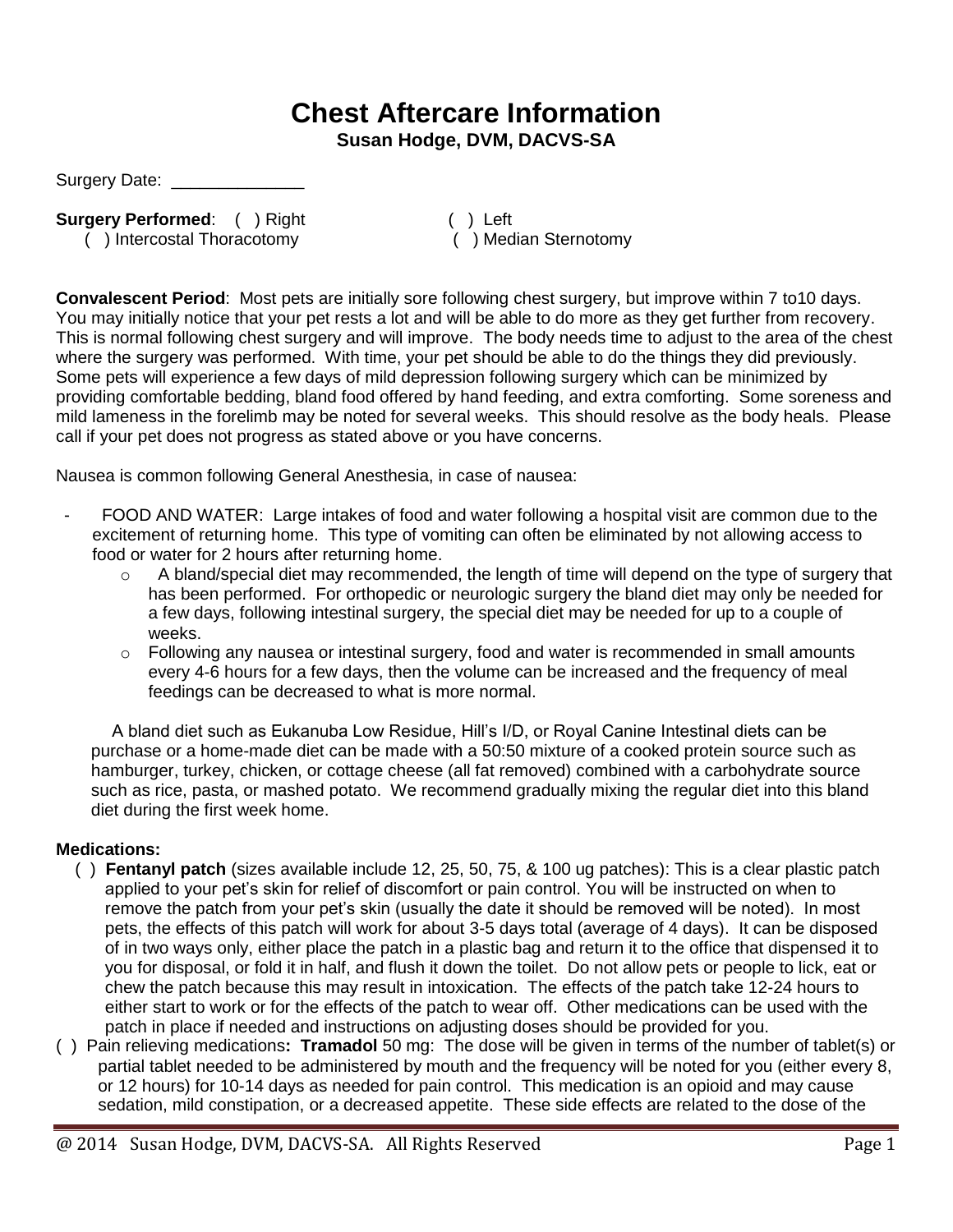medication. Please call your doctor if you have concerns about any side effects. If a Fentanyl patch has been applied to your pet, this medication may not be needed until the patch has been removed, however it can be started with the Fentanyl patch at half the recommended dose (unless already at ¼ tablet dose) if needed. Please call if you have additional questions or concerns.

( ) The first doses are due about 8-12 hours after removal of the Fentanyl patch

 OR ( ) The time of the next dose that this medication is due will be noted on your discharge instructions (  $am/pm$ ).

- ( ) **Antacids** such as Pepcid AC (Famotidine) or Zantac (Ranitidine) may be recommended:The dose will be given in terms of the number of tablet(s) needed to be administered by mouth and the frequency will be noted for you (either every 12 or 24 hours) for 5-7 days. This is an acid reducing medication which can be purchased over-the-counter in any pharmacy, drug store, or grocery store. The time of the next dose that this medication is due will be noted on your discharge instructions (am/pm).
- ( ) **Other: Antibiotics** may be administered if needed, depending on the case. The dose will be given in terms of the number of tablet(s)/capsule(s) needed to be administered by mouth and the frequency will be noted for you (either every 12 or 24 hours) for the appropriate number of days. Antibiotics would be used to prevent infection or treat contamination noted at the time of surgery. Any antibiotic may cause nausea, vomiting, or diarrhea. Most side effects can be minimized by administering the medication with food. The time of the next dose that this medication is due will be noted on your discharge instructions (am/pm).
	- ( ) Other: Other medications may be added as deemed necessary.

**Exercise:** Limit activity for the next 3 weeks. Your pet should be kept in a crate, playpen, or confined to a small space at all times unless under direct supervision for 3 weeks. No jumping, running, or rough-housing with other pets or people. Unrestricted activity may result in more pain, break down of the abdominal incision, or other complications.

 ( ) Short walks are permitted on a leash only (10 minutes maximum). Do not leave your pet off the leash or unattended outside during the time of exercise restriction.

**Incision:** The chest incision may be covered by a bandage, however if the bandage slips or needs to be removed, please check the incision for signs of problems including: redness, swelling, pain, discharge, opening, or loss of sutures/staples. Please call if any of these are noted. Do not allow your pet to lick or scratch at the incision. Please use the Elizabethan collar from us, your regular veterinarian, or a pet supply store to keep your pet from the incision or use a sock on the hind paw to prevent trauma from scratching. Another option is to place a t-shirt on your pet depending on their tolerance of these pieces of clothing.

- ( ) There are no external staples/sutures to be removed, but the incision should still be checked.
	- ) There are staples/sutures that need to be removed in about 10-14 days.
- ( ) BANDAGES: A bandage has been applied to help keep the incision covered for comfort and for cleanliness. The bandage should be kept clean and dry. Placing a t-shirt over the bandage will not only help keep the bandage cleaner, it will allow it to last longer. Please call if the bandage slips, gets wet, or soiled.
	- ( ) A bandage check/change in 7-10 days. This is only needed if the bandage is slipping or there is discharge or wetness noted in the bandage.
	- ( ) A bandage removal in 10-14 days.
	- ( ) A drain is present. Most drains will be removed in 3-5 days.
	- ( ) Additional instructions:

( ) LAB /BIOPSY RESULTS: Results of the submitted samples should return in 5-7 days time. Dr. Hodge will call you with these results, but please call if you have not heard from her in 7 days. A copy of these results will be sent to your regular veterinarian after review.